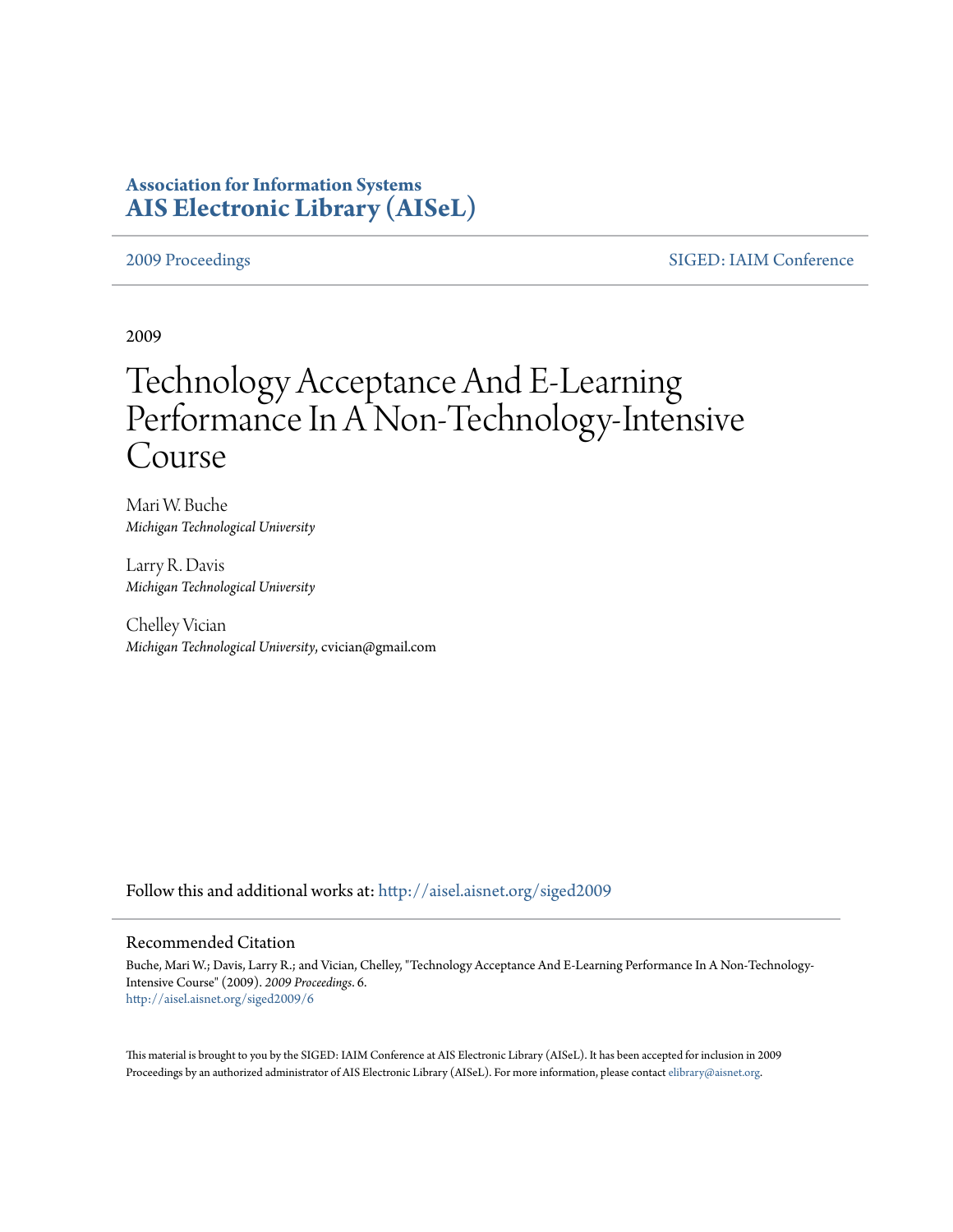# **TECHNOLOGY ACCEPTANCE AND E-LEARNING PERFORMANCE IN A NON-TECHNOLOGY-INTENSIVE COURSE**

Mari W. Buche School of Business and Economics Michigan Technological University

Larry R. Davis School of Business and Economics Michigan Technological University

Chelley Vician School of Business and Economics Michigan Technological University cvician@mtu.edu

#### **Abstract:**

Prior research suggests that individuals' technology acceptance levels may affect their performance outcomes when relying on technology in both work and learning environments. Most previous research investigating the relationship between individual attitudes towards technology and learning has been conducted in technology-intensive settings. In this study we investigate the relationship between individuals' technology acceptance factors and their performance in a non-technology intensive course – an introductory accounting course where technology is used as a learning tool but where knowledge of technology is not a primary learning objective. Results show that individuals with lower levels of academic proficiency are likely to perform worse if they are also less accepting of technology, compared to their relative peers with higher levels of technology acceptance.

**Keywords**: Technology acceptance, performance, learning, e-learning, online learning, distance learning, blended learning, intention, anxiety, survey

# **I. INTRODUCTION**

Over the past decade, course support software (e.g., Blackboard $^{\circledast}$ ) and textbook supplemental material have provided university instructors with a variety of e-learning tools with which to enhance their instructional and assessment activities. These tools are often used to create a blended learning environment – a learning environment that mixes face-to-face instruction with e-tools found in course support software such as course material distribution, online quizzing, discussions and assignment submission. However, the circumstances under which, and individuals for whom, these tools and techniques are effective are not wellunderstood. Prior studies have found that negative reactions to technology can adversely impact individuals' performance in technology-intensive courses [Buche et al., 2007; Vician and Davis, 2003; Maurer 1994; May 2008; Schneberger et al., 2007-2008; Weil et al., 1987] where the purpose of technology use is to "learn *about* technology". Little is known about the effects of individual reactions to technology upon performance in a non-technology-focused course – a course in which the purpose of employing technology is to 'learn *with* technology'. The reduced emphasis on technology in such a course might mitigate the effects of individuals' reactions to technology. Or, individuals' reactions to technology might continue to affect their performance even when technology is less central to the course. The latter case would be troubling since tools that are intended to enhance learning may actually be impairing or impeding it.

 Individual reactions to technology are part of the conceptual foundations to technology acceptance research in organizational studies of information technology adoption and diffusion [Davis, 1989; Davis et al., 1989, 1992; Hartwick and Barki, 1994; Venkatesh and Morris, 2000; Venkatesh et al., 2003]. Although the current research stream is ultimately interested in performance as a key outcome of use, the antecedent technology acceptance factors (e.g.,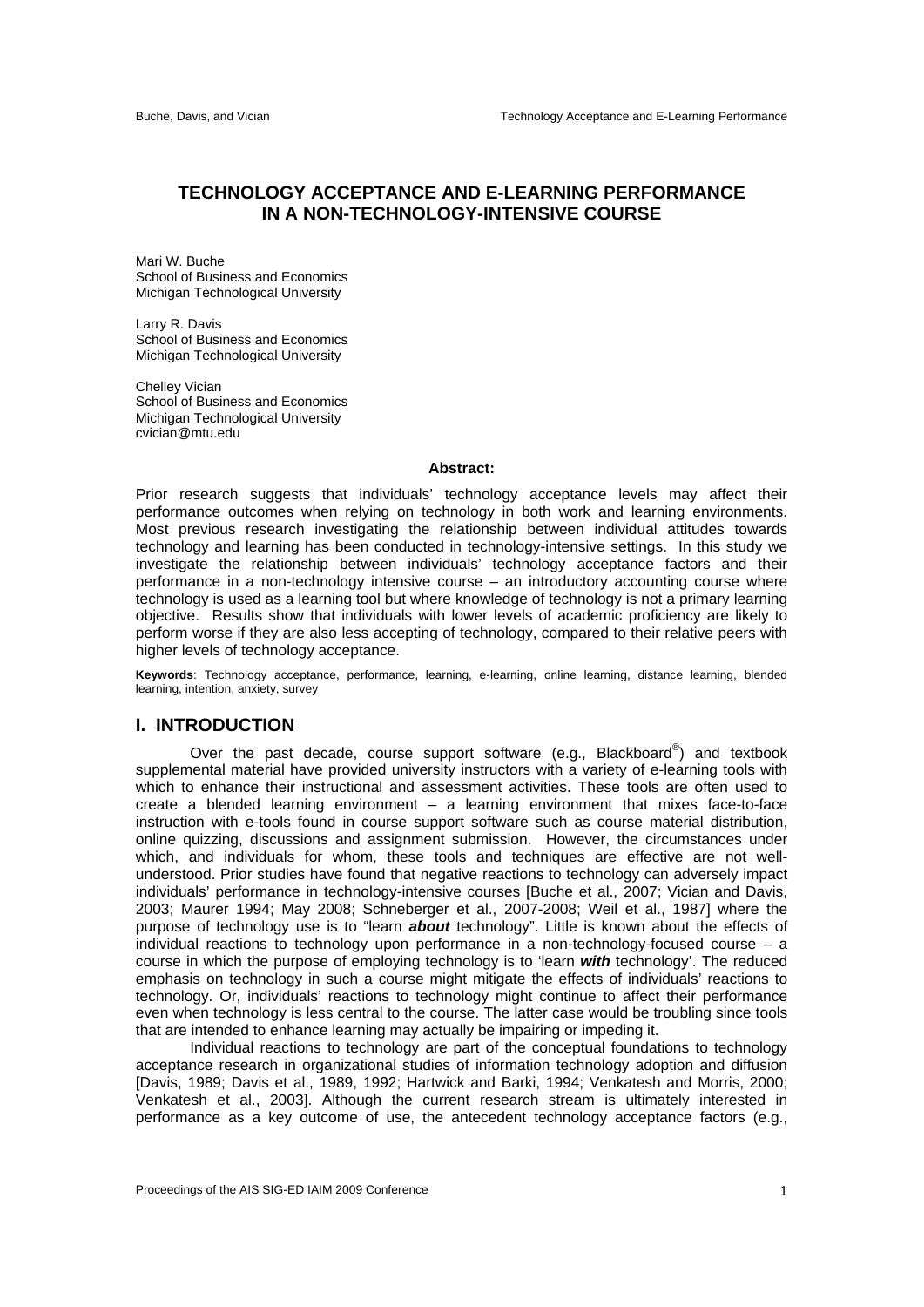*reactions* and *intentions*) are relevant to understanding how individual reactions might affect performance. From a research perspective, the addition of performance to the Unified Theory of Acceptance and Use of Technology (UTAUT) model would extend existing knowledge on the effects of technology acceptance factors to include usage outcomes [Venkatesh, et al*.*, 2003]. For practitioners, a technology acceptance model that includes performance could be useful during the decision process when instructors are evaluating whether or not to utilize e-learning tools to supplement learning outcomes.

 The objective of this paper is to investigate the extent to which individuals' performance may be affected by their levels of technology acceptance when using e-learning tools in a nontechnology-intensive course. We contribute to the literature by providing evidence of an association between individual technology acceptance factors (*reactions* and *intention*), individual ability (*academic proficiency*), and *performance* in the context of an e-learning environment. This paper is organized into three additional sections. The next section provides the theoretical background and hypotheses for the study. The following sections provide the study's method, analysis, and results. The final section provides the study limitations along with implications for practice and research.

# **II. THEORETICAL BACKGROUND AND HYPOTHESES**

 Acceptance of new technology is critical to the successful implementation of any information system, regardless of whether the intended users operate within a corporate or academic environment. Existing research streams do not directly address the key elements of our investigation and we integrate relevant research from two major areas: technology acceptance and learning performance within e-learning environments.

 Technology acceptance research grounded in the Technology Acceptance Model [Davis, 1989] and its successors [Venkatesh and Davis, 2000; Venkatesh et al., 2003] focuses on identifying the psychological and attitudinal antecedents to behavioral usage of information technologies. The conceptual foundation to this research stream argues that an individual's *reactions* to technology influence both an individual's *intention* to use technology along with an individual's *use* of technology, and that an individual's *use* of technology will continue to influence an individual's *reactions* to technology [Venkatesh et al*.*, 2003], as depicted in Figure 1. *Reactions* to technology include performance expectancy, effort expectancy, social influence, and facilitating conditions; *intention* is driven by performance expectancy, effort expectancy, and social influence [cf. Venkatesh et al*.*, 2003). The goal of technology acceptance research is to understand what technology acceptance factors influence the behavioral outcome of an individual's choice to use (or not use) the technology, and focuses largely on the decision to adopt a technology for subsequent usage.



**Figure 1: Conceptual Foundation to Technology Acceptance Research [adapted from Venkatesh et al., 2003]**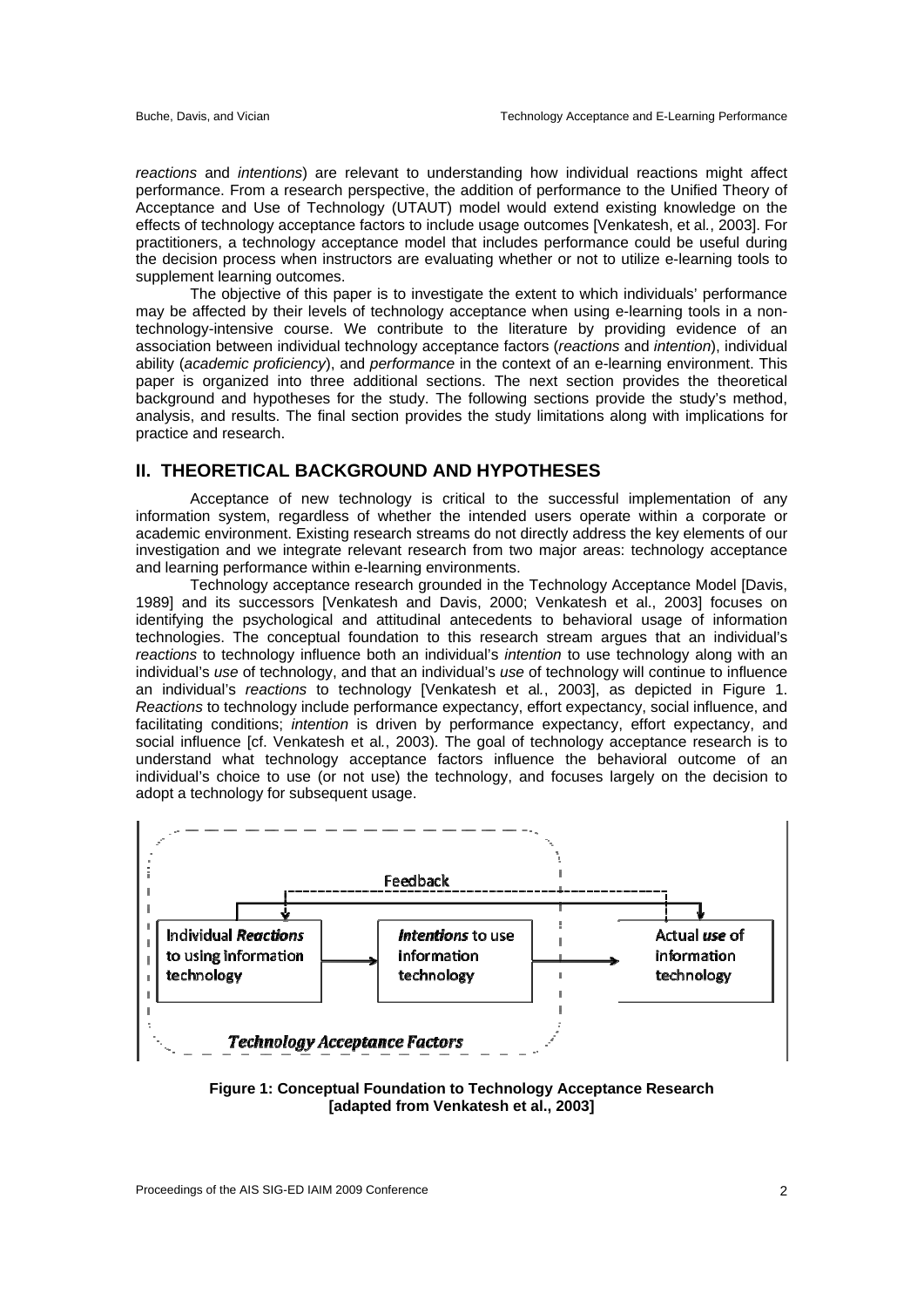In an academic setting where an instructor has decided to use e-learning tools to support learning *with* technology, an individual learner's choice to use the technology is mandated by course design, thus use of the technology is implied. Under these circumstances, one's performance in the e-learning environment becomes more salient, rather than the actual use of the e-learning tool. However, technology acceptance research based on the Technology Acceptance Model and its variants [Davis, 1989; Venkatesh and Davis, 2000; Venkatesh et al., 2003] provides little guidance on how the outcomes of technology use (e.g., performance) are affected by key technology acceptance predictors. A complementary stream of technology acceptance research by Goodhue and Thompson [1995] argues for a technology-to-performance chain that integrates theories of attitudes and behavior with theories of fit, which lead to an influence upon performance outcomes. The original task-technology fit study utilized only *perceived* performance impacts due to the use of a field setting [Goodhue and Thompson, 1995]. The current study uses an objective measure of performance, sum of the total quiz scores. A few studies have attempted to merge valuable constructs from the technology acceptance and tasktechnology fit research streams into a single model [Dishaw and Strong, 1999; Pagani, 2006; Tjahjono, 2009), although these studies have focused on the adoption decision rather than performance outcomes. Only recently have researchers begun to explore the linkages of technology acceptance factors with organizational performance outcomes [Ahearne et al., 2008] and team performance outcomes [Fuller and Dennis, 2009] in the context of extended IT usage.

 Within higher education, research addressing performance outcomes in the context of technology use generally takes one of two forms: (1) a comparison of performance between individuals using technology in a learning situation versus individuals completing comparable work without technology usage; or (2) an investigation of the relationship between factors associated with individual learners and performance in a technology-mediated learning situation [Buche et al*.*, 2007]. In the area of distance learning, there is some consensus that, on average, little to no significant difference exists in performance outcomes (e.g., learning) between those individuals utilizing technology to support learning outcomes versus those not using technology [Russell, 2001; Western Cooperative for Educational Telecommunications, 2009]. In short, such research supports the conclusion that computer technology use for learning situations is, at its worst, a benign influence upon learning performance, and at its best, a positive outcome for certain kinds of learning scenarios such as disciplined, motivated adult learners who cannot avail themselves of co-located instruction [Russell, 2001]. In other words, the benefits appear to outweigh any potential costs in performance.

 Research addressing the relationship between individual differences and performance with technology has mixed outcomes. Within the technology acceptance research stream, computer anxiety is most often seen as a negative *reaction* to technology that has a dampening effect on an individual's choice to use technology. According to Venkatesh and his colleagues, effort expectancy fully mediates the relationship between computer anxiety and behavioral intent [Venkatesh, 2000; Venkatesh et al*.*, 2003]. Other studies indicate that there is a negative association between computer anxiety and performance [Buche et al*.*, 2007; Keeler and Anson, 1995; Vician and Davis, 2003], and some suggest that there is no relation between computer anxiety and performance [Desai and Richards, 1998; Kernan and Howard, 1990; Webster et al., 1990). Further, Lee, Cheung and Chen [2005] provide mixed results with respect to the effects of technology acceptance factors on learning performance.

 Figure 2 displays our initial conceptualization of the modified technology acceptance research model incorporating the influence of technology acceptance factors upon use outcomes (e.g., performance). We expect to see the effects of technology acceptance factors reflected in varying performance outcomes in situations of involuntary use.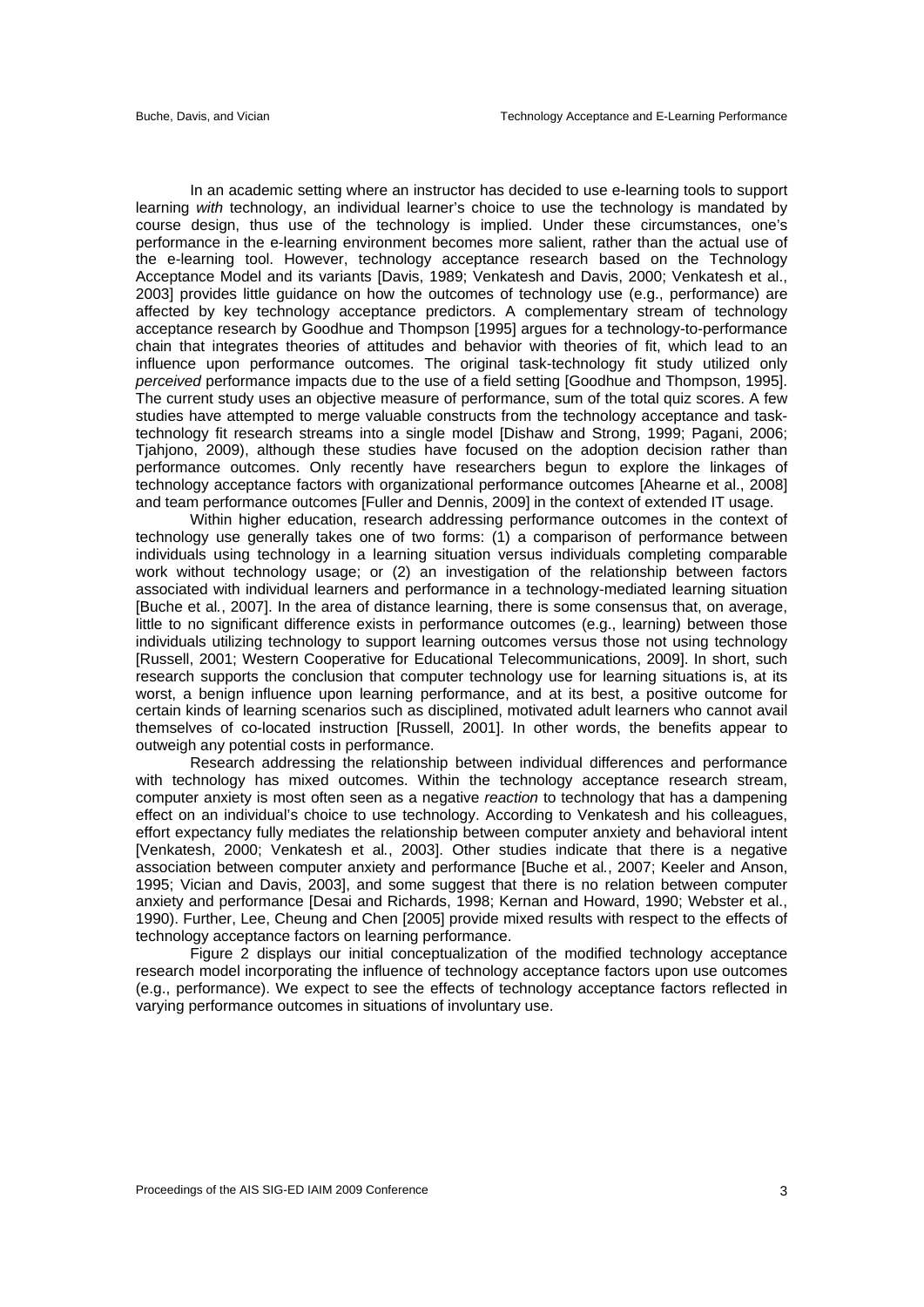

# **Figure 2: Modified Technology Acceptance Research Model**

 Much prior work investigating the relationship between e-learning tools and academic performance fails to control for learners' natural ability (intelligence) and propensity to expend effort (work ethic). We hold that *academic proficiency* incorporates both intelligence and work ethic dimensions for an individual as manifested over time. In our conceptualization of the effect of technology acceptance factors on performance, we believe that an individual's academic proficiency will influence the degree of technology acceptance, which in turn will have an observable effect upon performance. Thus, our final conceptual research model is depicted in Figure 3.



**Figure 3: Research Model**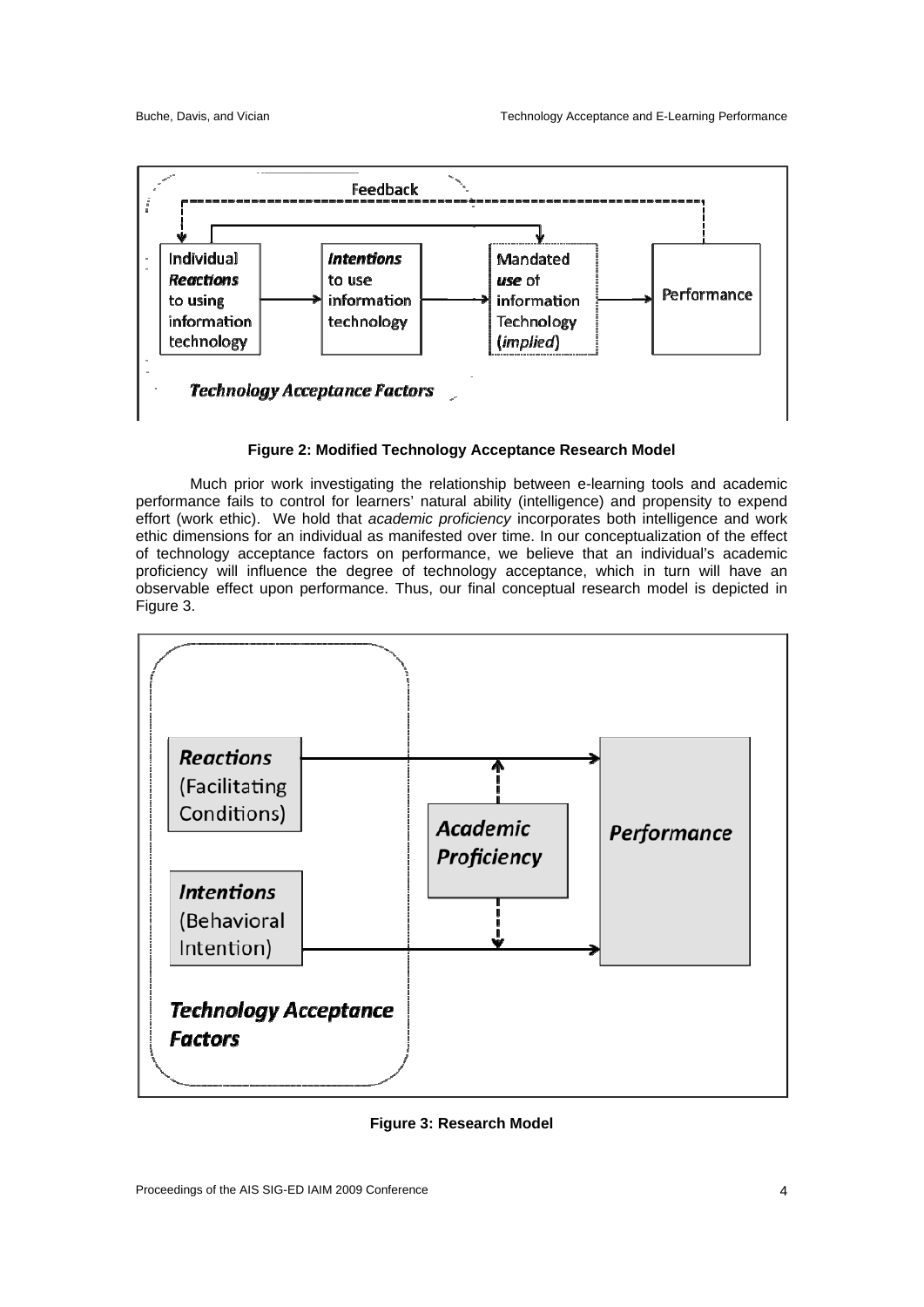For the purpose of this study we define technology acceptance as an individual's positive cognitive or emotional reaction to technology, resulting from technology acceptance factors of *reactions* and *intentions* (see Figure 3). An individual's acceptance of technology to achieve learning objectives is instrumental in attaining positive outcomes from using the technology. Learners who have less positive reactions to technology are more likely to engage in technology avoidance behavior (i.e. to avoid or minimize their use of the technology; see Igbaria and Parasuraman, 1989). While there are a number of influences upon a user's acceptance of the technology, two prominent factors are: (1) an individual's plan to act in a certain way (behavioral intention) and (2) an individual's perception of how successfully the existing organizational and technical infrastructure will support use of the system (facilitating conditions) [Venkatesh et al*.*, 2003]. Research indicates that an individual's behavioral intention to use a system may explain 35-40% of the variance in actual use of the system [Venkatesh et al*.*, 2003], and may explain system usage outcomes such as performance [Goodhue and Thompson, 1995]. Facilitating conditions have a direct influence on actual usage, which is intensified for workers that are older and have more experience with the system [Venkatesh et al*.*, 2003]. These effects hold whether they are experienced in voluntary or mandatory system use settings.

 In the e-learning context, an individual's acceptance of course technology may have a measurable impact on performance in the course, particularly when technology use is mandated by the course design. Facilitating conditions, an individual's sense of how well the organization provides aid for technology use, could influence one's approach to using the technology. A perception that the organization provides a hospitable environment for technology use may encourage individuals to seek high performance outcomes; a sense of an alienating environment may frustrate individuals, thus causing them to settle for mediocre performance outcomes. An individual's strength of intention to use the course technology remains influenced by one's effort and performance expectancies for using the technology, and may affect one's commitment to do well in a course. The technology acceptance factors of facilitating conditions and behavioral intention are therefore important to research in this context. Most germane to the current study is that one would expect individuals with low levels of technology acceptance to avoid or lessen individual e-tools usage. Such behavior would normally result in less positive performance outcomes, such as lower grades, in comparison to individuals with higher levels of technology acceptance. A positive association between technology acceptance and performance would indicate that an individual with positive (negative) reactions to technology is more (less) likely to exhibit better performance than other individuals. Thus, we hypothesize:

H1: An individual with a higher level of technology acceptance will improve performance.

H1a: An individual's positive perception of facilitating conditions will improve performance.

H1b: An individual's positive level of behavioral intention will improve performance.

 Research also indicates that performance outcomes with e-learning tool usage are not equally beneficial to all learners – in fact, performance benefits are a function of an individual's academic proficiency [Davis et al*.*, 2005]. Davis and colleagues [2005] found that individuals with lower academic proficiency benefited more from repeated, online quizzes than did individuals with higher academic proficiency. This evidence, taken together with recent findings showing differential performance effects in the presence of computer anxiety when academic proficiency is controlled [Buche et al*.*, 2007], suggests that academic proficiency can be expected to influence an individual's technology acceptance levels. One possible conclusion could be that an individual's academic proficiency may reduce negative effects of low technology acceptance for learners with higher academic proficiency levels, as more academically proficient learners may find coping strategies to overcome environmental challenges, such as technology acceptance. More troubling to find, however, would be that an individual's lower academic proficiency accentuates the negative effects of low technology acceptance. Hence, we hypothesize: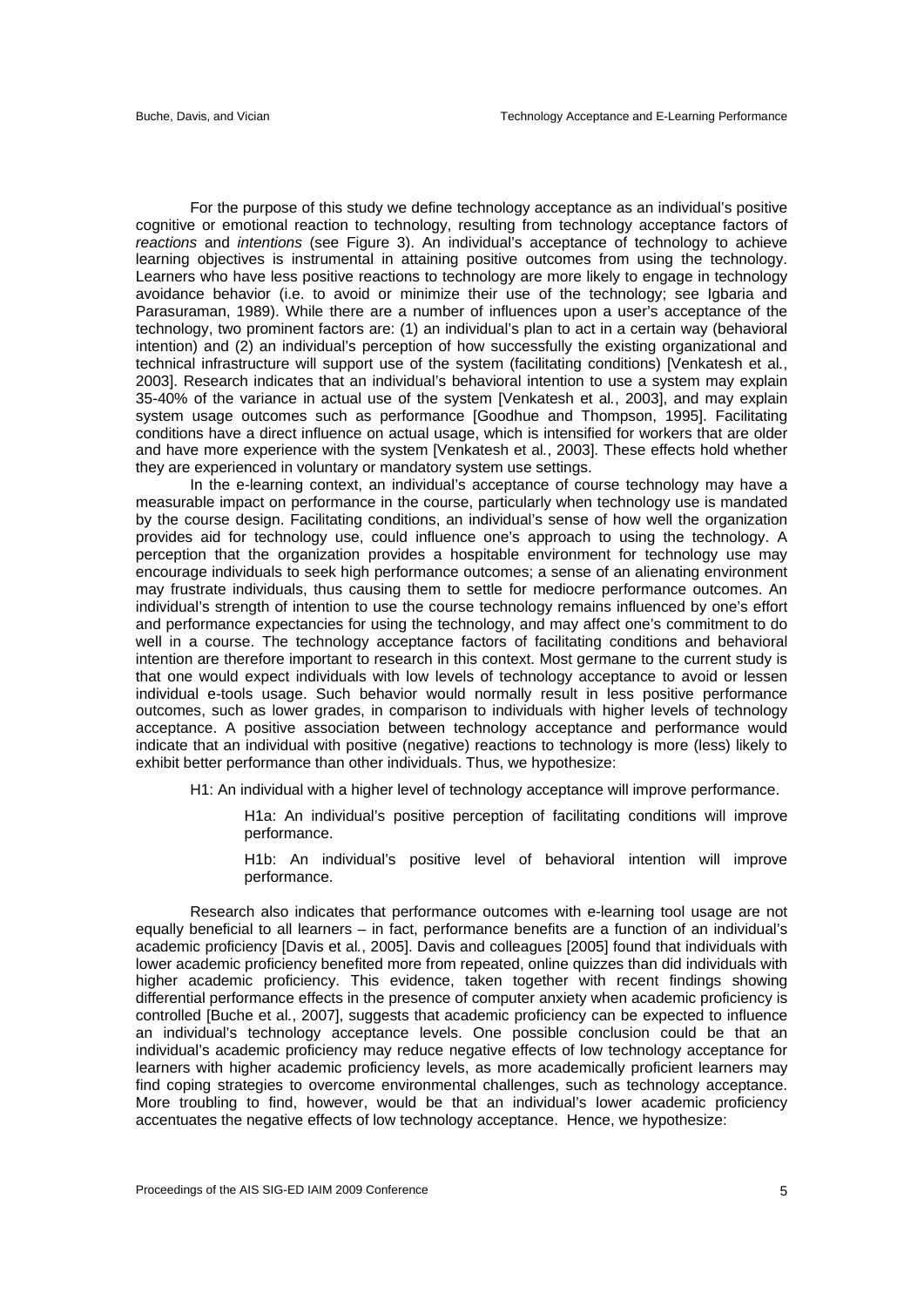H2: Academic proficiency directly influences the effect of an individual's degree of technology acceptance upon outcomes of performance.

H2a: Academic proficiency directly influences the effect of an individual's perception of facilitating conditions upon outcomes of performance.

H2b: Academic proficiency directly influences the effect of an individual's level of behavioral intention upon outcomes of performance.

# **III. METHOD**

 We adopted a field study with survey data collection methodology to test our research hypotheses. A class of 106 students from an introductory-level accounting course focusing primarily on managerial accounting topics participated in the study. The course is taught over a fifteen-week semester in the Business School at a small, Midwestern university. Participation in the study was voluntary and students did not receive grade or course credit for participating. Students were recruited during the second week of class and provided with class time to complete the questionnaire and other forms.

 Descriptive statistics for the initial sample are shown in Table 1. The subjects are primarily college sophomores. Over 70% were business majors, with the remaining students consisting primarily of engineering majors. Their average age was 21.1 years. About one-third of the subjects were male and two-thirds female, resulting in some over-representation of females in the sample (the business school where this study took place is about evenly split between male and female students). An overwhelming majority of the students indicated prior positive experience with computers. The subjects' average GPA prior to taking the class and their average final course grade were close to the cumulative average GPA on campus of about 2.9 out of a possible 4.0.

| Variable                                       | Mean<br>(Standard Deviation) |
|------------------------------------------------|------------------------------|
| <b>Final Course Grade</b>                      | 2.85                         |
| $(0 - 4)$                                      | (.96)                        |
| <b>GPA</b>                                     | 2.76                         |
| $(0 - 4)$                                      | (.75)                        |
| <b>Behavioral Intent</b>                       | 5.7                          |
| $(1 - 7)$                                      | (.92)                        |
| <b>Facilitating Conditions</b>                 | 4.33                         |
| $(1 - 7)$                                      | (1.42)                       |
| Age (in years)                                 | 21.1                         |
|                                                | (3.2)                        |
| Gender                                         | 37% male                     |
|                                                | 63% female                   |
| Prior Experience with Computers as<br>Positive | 83%                          |
| Ν                                              | 106                          |

#### **Table 1: Descriptive Statistics**

#### **Variables**

 Performance is measured in terms of students' total scores on seven, 5-question online quizzes administered during the semester using Blackboard® course management system. The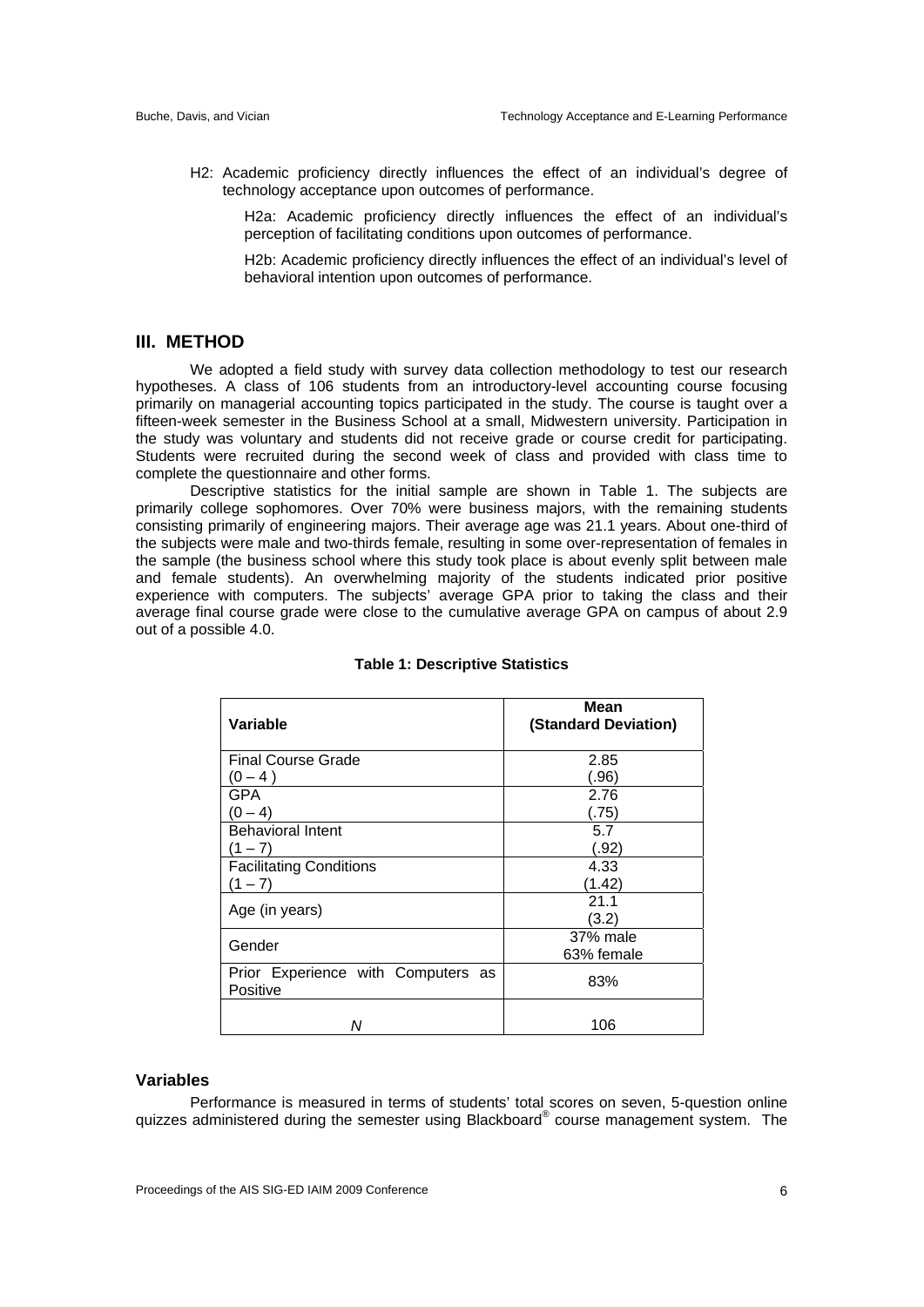maximum possible score on the quizzes is 70 points (7 quizzes x 5 questions per quiz x 2 points per question). The total quiz score represents 70 out of 550 total possible points in the class. Students are required to complete each quiz before the start of the class during which coverage of the related material begins. Each quiz typically tests material covered in one chapter of an introductory accounting text, such as product costing, cost-volume-profit analysis or relevant costs. The quizzes are made available online two days prior to the required completion time. Students are required to take the quizzes without the assistance of other individuals but are allowed to refer to their textbook. Students are permitted only one attempt at each quiz. The quizzes may be taken at a time and location of the student's own choosing, the only necessity being Internet access. Quiz scores are captured in electronic form by the course support system.

 Behavioral Intent (BI) and Facilitating Conditions (FC) are measured using a survey instrument (see Appendix I) that has been validated in prior research and has demonstrated reasonable reliability and validity [Venkatesh et al*.*, 2003]. All question responses are on a 7-point scale with the composite factors scores divided by the number of items in the factor loading so that they are also measured on a 7-point scale. *Higher* scores represent *higher* levels of technology acceptance with a positive correlation expected between performance and the technology acceptance measure; that is, the higher the level of technology acceptance, the higher the student's performance is expected to be.

 Academic proficiency is measured by an individual's GPA prior to the semester in which they take the course involved in this study. With the consent of the participants, GPAs were gathered by the researchers from official university records. The coefficient on academic proficiency is expected to be positive and significant. While prior research has shown that academic proficiency and e-learning tools may interact to affect performance [Davis, et al*.*, 2005], we have no *a priori* expectations regarding the interactions between academic proficiency and our measures of technology acceptance. The influence of academic proficiency upon the relationship between technology acceptance and performance is still of an exploratory nature, therefore two-tailed tests will be performed.

# **IV. ANALYSIS AND RESULTS**

To test our hypotheses we estimate the following regression model:

 $Performance = AP + BI + FC + APBI + APFC$ where

| Performance = | the student's total score on seven 10-point quizzes,     |  |
|---------------|----------------------------------------------------------|--|
|               | measured on a scale of 0 to 70                           |  |
| $AP =$        | academic proficiency as measured by the student's        |  |
|               | grade point average as of the end of the semester        |  |
|               | prior to participating in this study, measured on a      |  |
|               | scale of $0$ (F) to $4$ (A)                              |  |
| $BI =$        | a subject's Behavioral Intent, measured on a scale       |  |
|               | of $1 - 7$ , with higher scores indicating higher levels |  |
|               | of technology acceptance                                 |  |
| $FC =$        | a subject's perception of the Facilitating Conditions    |  |
|               | for use of the Blackboard Software used to               |  |
|               | administer the online quizzes measured on a scale        |  |
|               | of $1 - 7$ , with higher scores indicating higher levels |  |
|               | of technology acceptance                                 |  |
| $APBI =$      | The interaction between AP and BI                        |  |
| $APFC =$      | The interaction between AP and FC                        |  |

 Regression results are presented in Table 2. The adjusted R-squared for the model is .40  $(F = 14.58, p < .001)$ , indicating a good linear fit. The coefficient on Academic Proficiency is positive and significant as expected (p < .001). With regard to the primary experimental variables of interest: The coefficient on BI (Behavioral Intent) is positive and significant ( $p < .0001$ , onetailed) while the coefficient on the interaction between Behavioral Intent and Academic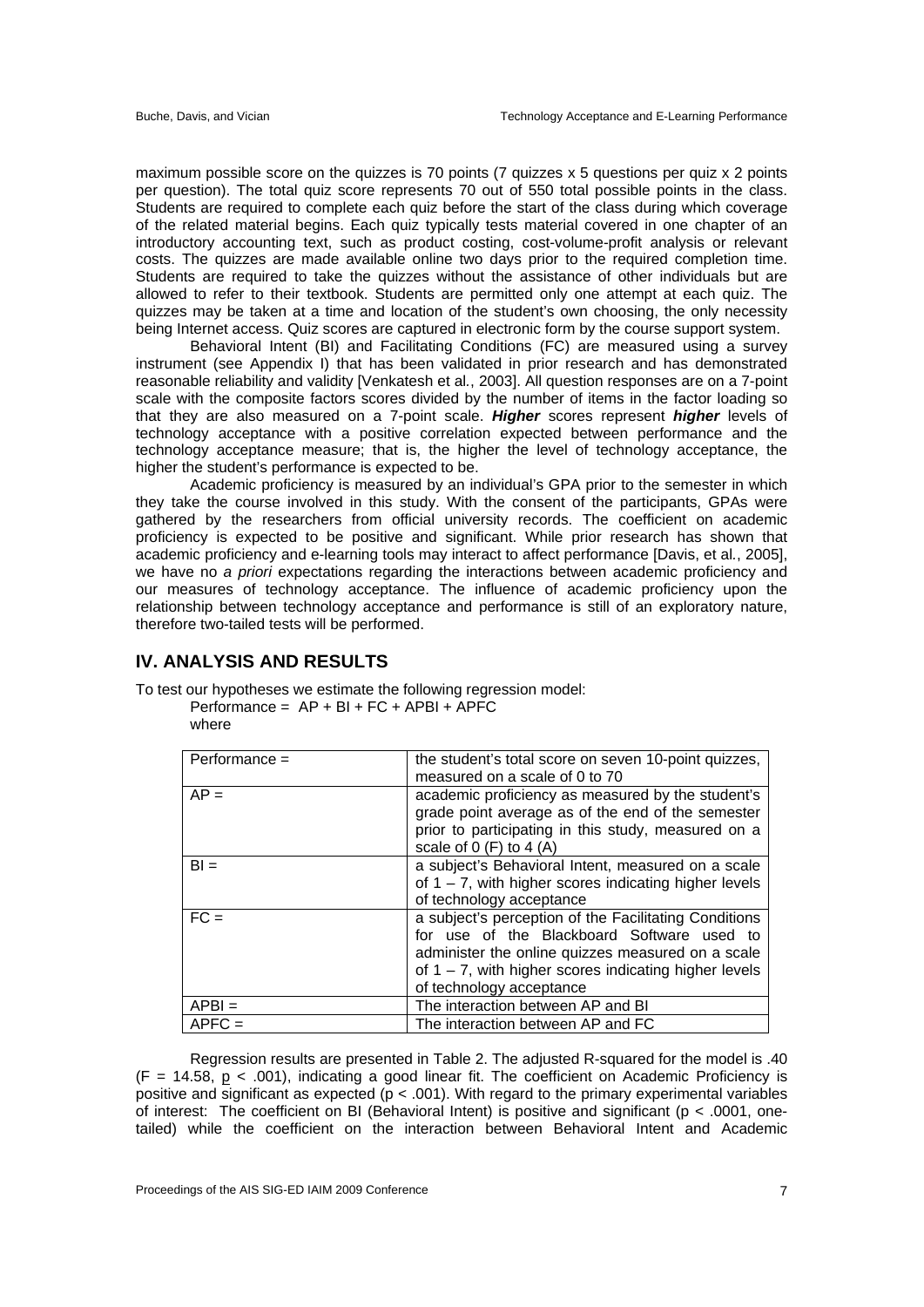Proficiency (APBI) is negative and significant ( $p < .001$ , two-tailed). The coefficient on FC (Facilitating Conditions) is not significant ( $p < .89$ , one-tailed) as is the coefficient on APFC (the interaction between Academic Proficiency and Facilitating Conditions) (p < .50, two-tailed). Our results for facilitating conditions are consistent with Venkatesh et al*.* [2003] whose work suggests that facilitating conditions have no effect on use in an involuntary use setting. The effect of facilitating conditions upon usage is also more salient for older workers with increasing levels of experience with the technology.

| Variable                                               | <b>Coefficient</b><br>(t-value) |
|--------------------------------------------------------|---------------------------------|
| Intercept                                              | $-39.45$<br>$(-1.80)$           |
| AP                                                     | 31.12<br>$(4.27)^*$             |
| BI                                                     | 12.61<br>$(3.69)^*$             |
| <b>FC</b>                                              | .35<br>(.14)                    |
| <b>APBI</b>                                            | $-3.93$<br>$(-3.45)$ **         |
| <b>APFC</b>                                            | $-0.15$<br>$(-.17)$             |
| Adjusted $R^2$ = .40 (F = 14.58, p< .001)<br>$N = 106$ |                                 |

#### **Table 2: Regression Results Dependent Variable = PERFORMANCE**

\* significant at  $p < .001$ , one-tailed

\*\* significant at  $p < .001$ , two-tailed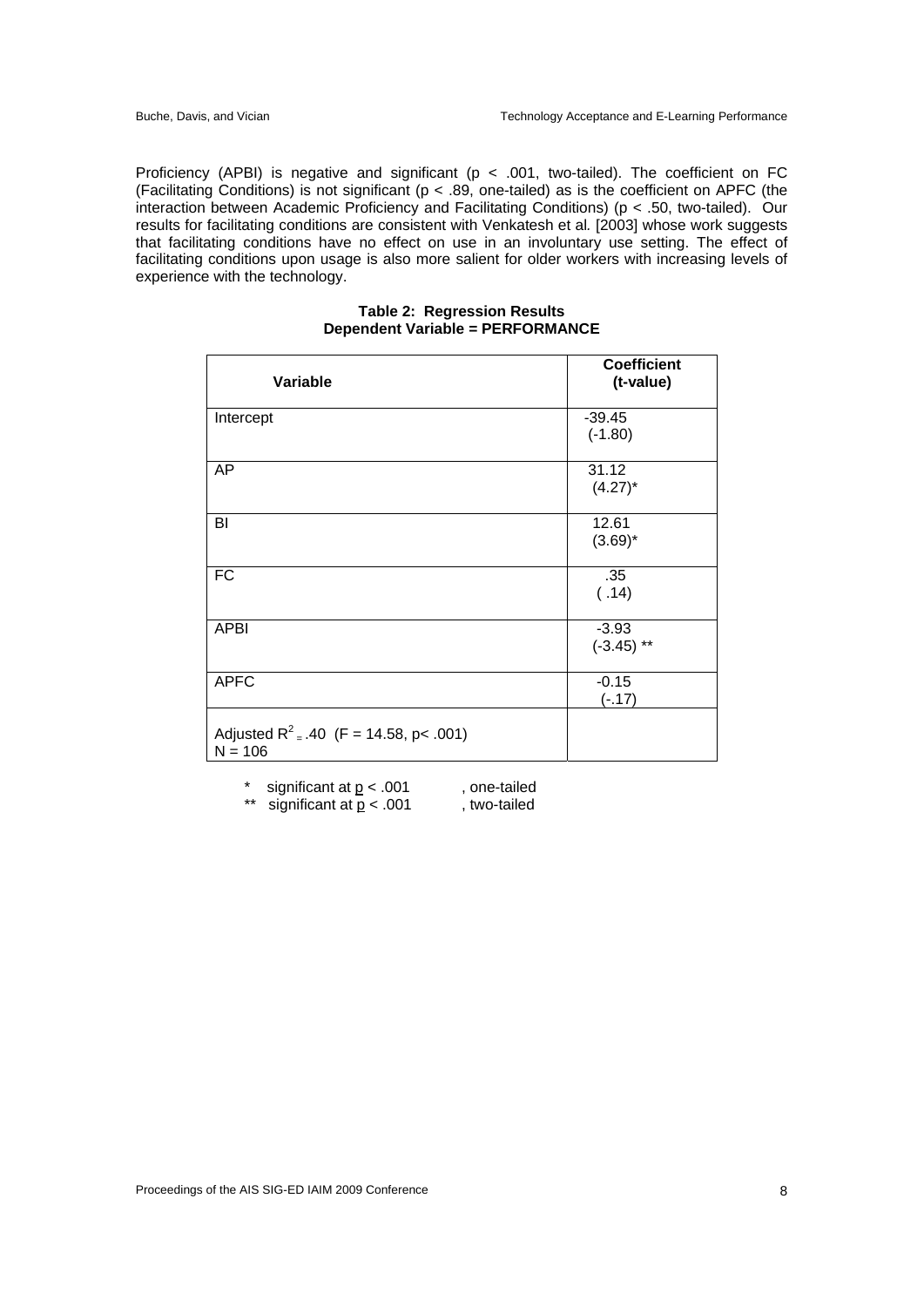The results for BI and the interaction between BI and Academic Proficiency are consistent with an association between BI and performance, the nature of which is moderated by an individual's academic proficiency. The negative coefficient on the interaction term indicates that the effect of BI on performance is less positive for the high Academic Proficiency individuals than for the low Academic Proficiency individuals. This could be attributed to either a lower but still positive relationship between BI and performance, or a negative relationship between BI and performance, for the high Academic Proficiency individuals. To further investigate these results the sample was partitioned along two dimensions: (1) whether the individual's Academic Proficiency was above or below the median, and (2) whether the BI score was above or below the median. Descriptive statistics for this partitioning are shown in Table 3. As illustrated in Table 4, a comparison of performance for high and low BI individuals indicates that for individuals with lower Academic Proficiency, those with higher BI levels also had higher performance; for individuals with higher Academic Proficiency, there was no difference in performance between individuals with high and low BI levels.

| <b>AP</b>           | <b>Below Median</b> | <b>Above Median</b> |
|---------------------|---------------------|---------------------|
| BI                  |                     |                     |
| <b>Below Median</b> | 3.86                | 4.5                 |
|                     | 74                  | (1.19)              |
| Above Median        | 6.4                 | 6.3                 |
|                     |                     |                     |

# **Table 3A: Behavioral Intention (BI) Descriptive Statistics by Academic Proficiency (AP) Means (s.d.)**

# **Table 3B: Academic Proficiency (AP) Descriptive Statistics by Behavioral Intention (BI) Means (s.d.)**

| AΡ                  | <b>Below Median</b> | <b>Above Median</b> |
|---------------------|---------------------|---------------------|
| BI                  |                     |                     |
| <b>Below Median</b> | 2.29                | 3.5                 |
|                     | .74                 | .38)                |
| <b>Above Median</b> | 2.4                 | 3.3                 |
|                     |                     | .36'                |

# **Table 4: Average Performance Partitioned on Academic Proficiency (AP) and Behavioral Intention (BI)**

| АP                  | <b>Below Median</b> | <b>Above Median</b> |
|---------------------|---------------------|---------------------|
| B                   |                     |                     |
| <b>Below Median</b> | 74                  | 87                  |
| <b>Above Median</b> | 80                  | -87                 |

 Our results are consistent with the following characterization of the relationship between individuals' levels of technology acceptance and academic performance: Individuals who are more accepting of technology exhibit stronger performance with technology-based instruction. However, this relationship is influenced by an individual's academic proficiency (natural abilities and predisposition for academic effort as measured by GPA). The performance of individuals who have exhibited weaker academic proficiency in the past are more likely to be affected by low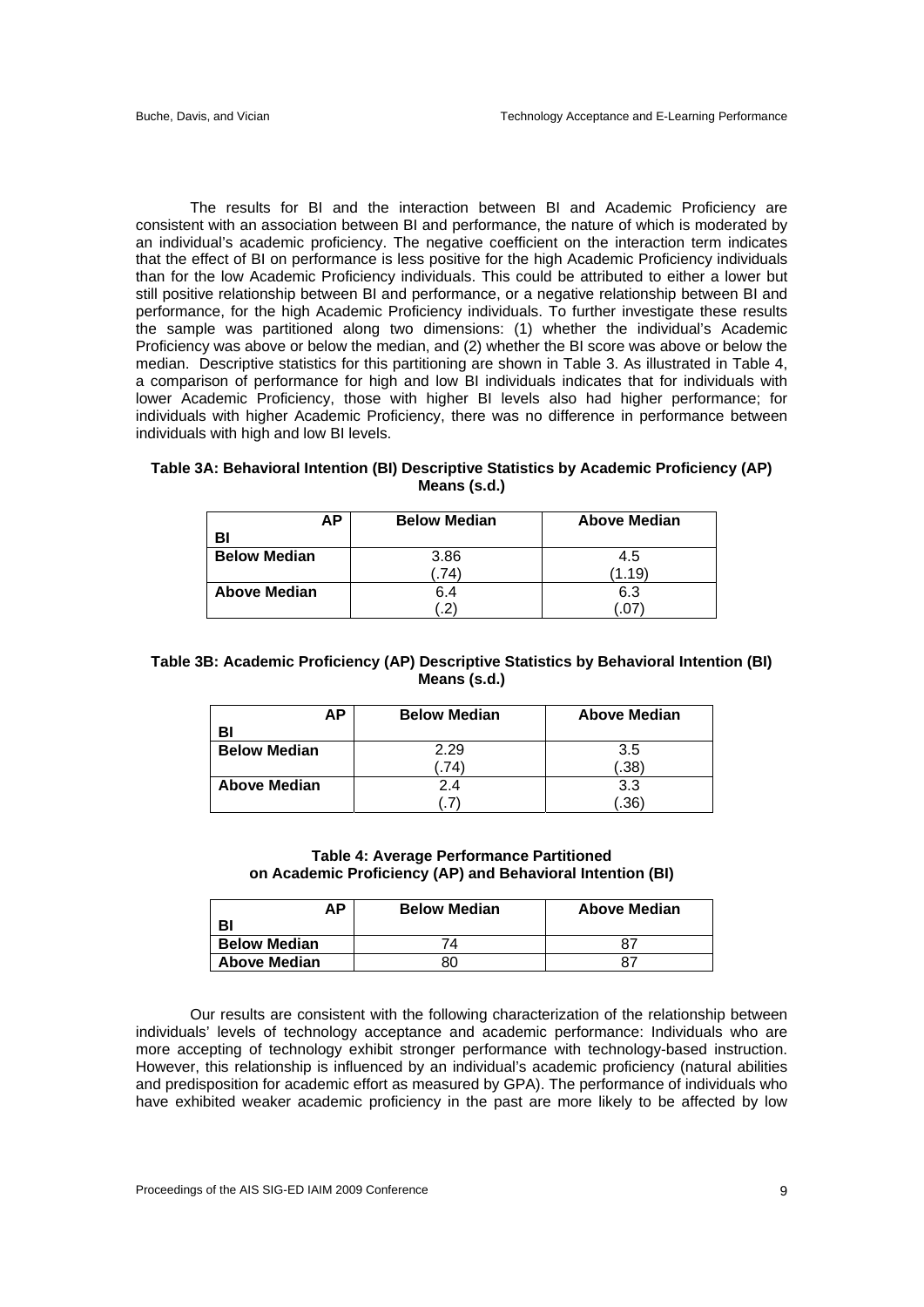levels of technology acceptance than are individuals who have exhibited stronger academic proficiency in the past.

# **V. CONCLUSION**

The objective of this study was to investigate the extent to which an individual's performance when using e-learning tools in a non-technology-intensive course may be a function of individuals' levels of technology acceptance, an individual difference. While computers and other information technology are ubiquitous in both business and educational environments, reports of erratic or inconsistent individual usage continue to surface [e.g, Angelocci et al., 2008; Davis et al., 2005; Ilias et al., 2009; Menkes, 2008; Miles, 1998; Vathanophas et al., 2008; Youngberg et al., 2009]. The study's findings are salient to both higher education and online learning conducted within corporate settings. The key result from this research, supported by the data analysis, is that all individuals are not served equally by online education. There are individual differences that impact the successful internalization of course content, contributing to varying levels of performance independent of the person's comprehension of course material. Additionally, the individuals most profoundly affected by online learning are those individuals with lower overall academic proficiency. Better performing individuals show less sensitivity to the course medium employed. In other words, a "good student" will overcome low behavioral intention (i.e. low technology acceptance) and persevere whether in a traditional classroom setting or online environment. Introductory accounting is often taught at the sophomore level after students have demonstrated basic computer competency – either through course work or an exemption process – and have frequently been exposed to some form(s) of e-learning in their other coursework. However, in spite of this record of prior e-learning experience, our results indicate that the adverse effects of low levels of technology acceptance persist. This finding might appear to contradict the pervasive assumption that contemporary students embrace technology and are universally computer literate.

 An implication for instructors is that e-learning tools are not equally effective for all students. To the extent such tools are used to assess functional knowledge, skills, or abilities (e.g., accounting, finance, marketing, operations, information systems), assessment results may be confounded by individuals' level of technology acceptance. It is possible that performance assessments should include a weighting factor associated with the use of online resources, separate from actual comprehension. When such tools are used primarily as learning aids, instructors may wish to assess levels of technology acceptance – using measurement devices such as the survey in this study – and design interventions to assist individuals exhibiting lower levels of technology acceptance. For example, Buche and colleagues [2007] show that anxiety may be lessened through continued exposure to technology. Failure to implement interventions could impair individual achievement with e-learning tools and make the use of e-learning tools counter-productive. For instance, tailored demonstrations might be beneficial when introduced at the beginning of the term. As learner acceptance of e-learning tools increases, it is presumed that the negative influence on performance will diminish. However, this conclusion extends beyond the scope of the current study and should be tested in future research.

 The current research model extends the UTAUT model by including performance as an outcome of technology use (see Figure 3). In a mandatory use environment, usage is implied. However, the quality and impact of the usage will vary among individuals. Involuntariness can be viewed as a continuum, rather than as a dichotomous variable [Hebert and Benbasat, 1994]. Although this study does not specifically address the continuous nature of the mandatory use variable, the results suggest that individuals not only differ in their acceptance of technology, but also in how they use the online resources to meet their educational goals.

 The use of a single university for participants is a limitation of the study. The research should be replicated in other educational environments, including distance learning courses and corporate online training classes to compare the findings and determine the robustness of the research model. In the current study the performance measure consisted of online quiz scores within a blended learning academic format. We extend our discussion of implications to include distance learning, but that extrapolation must be tested in appropriate course settings. Also, even though individuals were prohibited from collaborating on their online quizzes, there was no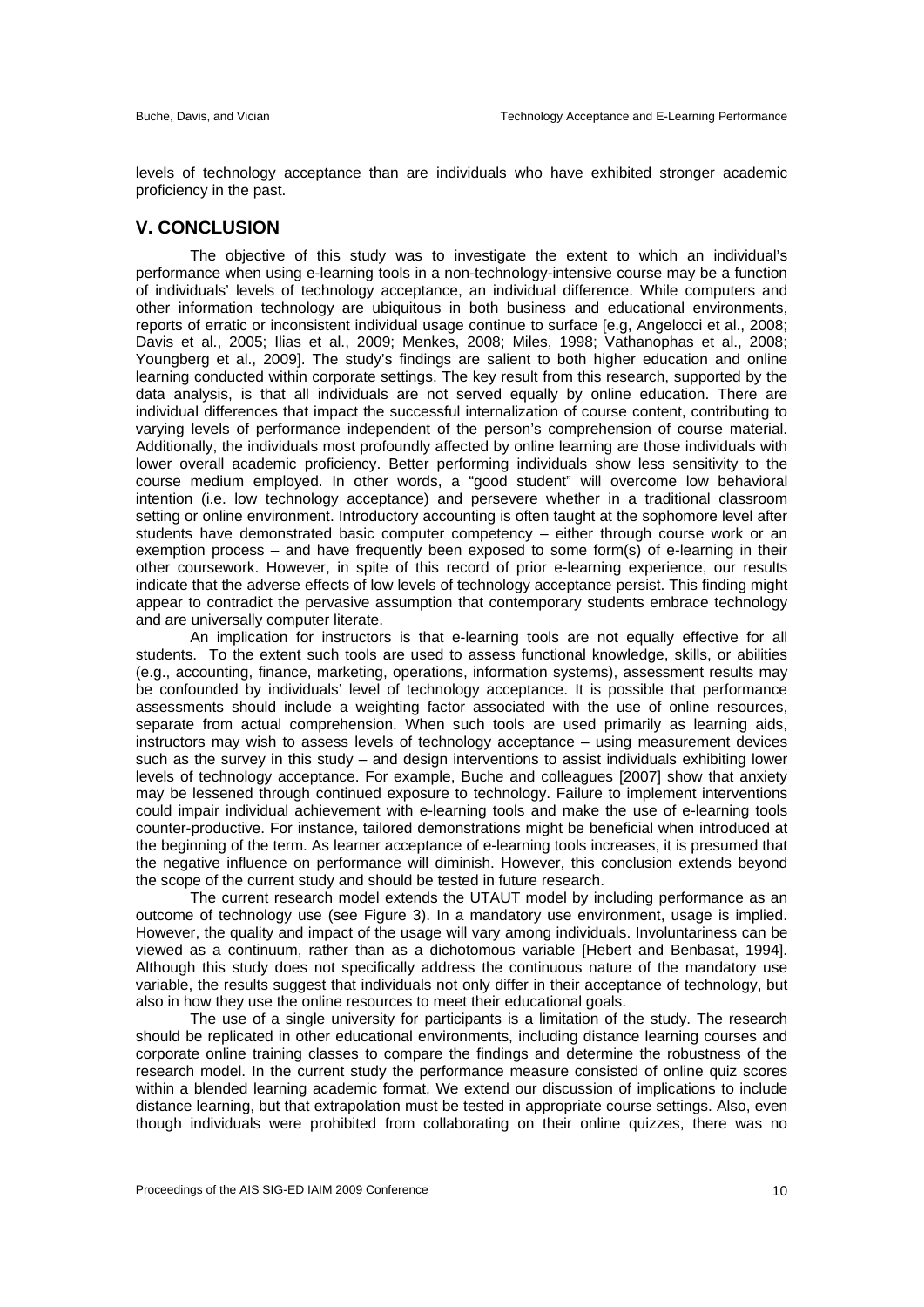supervision imposed on the test takers. Therefore, it is possible that quiz scores are not accurate representations of individual effort. However, in this study, collaboration would most likely have lead to a bias *against* finding significant results due to a reduction in the variance in quiz scores across levels of Behavioral Intent and Academic Proficiency. Further, violations of collaboration (i.e. working together when not permitted) and authentication of identity (i.e. impersonating someone else) are common concerns in all levels of online instruction. In spite of these issues, the results proved significant and provide valuable insights for practitioners and academic researchers.

 Future studies should recognize that the effectiveness of e-learning tools is not uniform across individuals. Researchers investigating performance with e-learning tools should attempt to identify and control relevant individual differences. The steady growth and pervasiveness of distance learning highlight the importance of these findings. As more individuals are attracted to the convenience and flexibility of online educational opportunities, participants demonstrating marginal academic proficiency (e.g. low grade point average) might experience unanticipated negative reactions to the technological resources, leading to even lower performance outcomes. Furthermore, course assessments will likely lead instructors to misinterpret performance comparisons among students. Assessment results (i.e. grades) might be, at least partially, attenuated by the learner's reactions to the technology-mediated setting. Future research might address the relationship between technology acceptance and other forms or uses of e-learning tools. For example, future work might investigate the relationship between technology acceptance and learning that occurs through the use of online homework submission and grading. Another potential area of future research is to investigate the relationship between e-learning tools and other individual differences such as age, gender, locus of control and learning styles.

 Some instructors might balk at these implications, stating that it is not their responsibility to provide remedial instruction on electronic tools but rather to teach course content. This added remedial instruction responsibility could, in fact, lead instructors to avoid use of electronic learning resources that are already available at the institution. The underutilization of course support tools by instructors on many university campuses provides an important complementary area of investigation. It might be that educational institutions need to proactively address these issues, not solely the classroom instructor. Further, the general assumption that contemporary students universally embrace new technology and possess advanced computer literacy skills might be called into question [McDonald, 2004]. Participation in social networking and use of Internet search engines do not adequately prepare students for the various skills required to be successful in blended and online educational environments. Awareness of these limitations is only the first step.

# **REFERENCES**

- Ahearne, M., Jones, E., Rapp, A., and Mathieu, J. (2008). "High touch through high tech: The impact of salesperson technology usage on sales performance through mediating mechanisms," *Management Science* (54)4, pp. 671-686.
- Angelocci, R., Lacho, K.J. and Bradley, D.B., III. (2008). "University Professors' Adaptation to Teaching On-Line Courses Under Trying Personal and Professional Conditions in the Aftermath of Hurricane Katrina," *Academy of Strategic Management Journal* (7), Special Issue, pp. 99-109.
- Buche, M.W., Davis, L.R. and Vician, C. (2007). "A Longitudinal Investigation of the Effects of Computer Anxiety on Performance in a Computing-Intensive Environment," *Journal of Information Systems Education* (18)4, pp. 415-423.
- Davis, F.D. (1989). "Perceived usefulness, perceived ease of use, and user acceptance of information technology," *MIS Quarterly* (13)3, pp. 319-339.
- Davis, F.D., Bagozzi, R.P. and Warshaw, P.R. (1992). "Extrinsic and Intrinsic Motivation to Use Computers in the Workplace," *Journal of Applied Social Psychology* (22)14, pp. 1111-1132.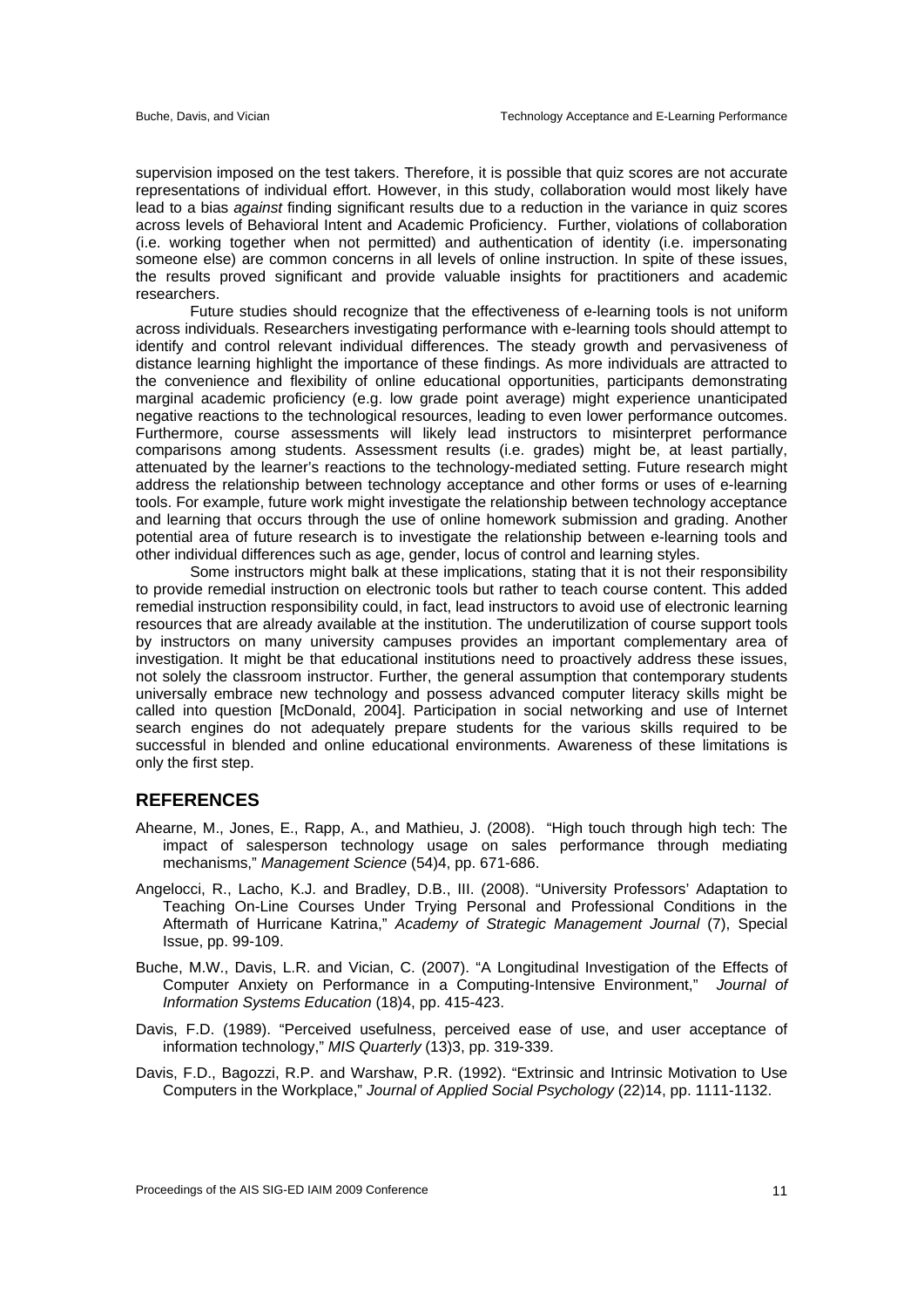- Davis, F.D., Bagozzi, R.P. and Warshaw, P.R. (1989). "User Acceptance of Computer Technology: A Comparison of Two Theoretical Models," *Management Science* (35)8, pp. 982-1002.
- Davis, L.R., Johnson, D.L. and Vician, C. (2005). "Technology-mediated Learning and Prior Academic Performance," *International Journal of Innovation and Learning* (2)4, pp. 386-401.
- Desai, M.S. and Richards, T.C. (1998). "Technology acceptance, Training and Education: A Meta-analysis," *Journal of Information Systems Education* (9)1-2 pp. 49-54.
- Dishaw, M.T. and Strong, D.M. (1999). "Extending the technology acceptance model with tasktechnology fit constructs," *Information and Management* (36)1, pp. 9-21.
- Fuller, R.M. and Dennis, A.R. (2009). "Does fit matter? The impact of task-technology fit and appropriation on team performance in repeated tasks," *Information Systems Research*, (20)1, pp. 2-19.
- Goodhue, D.L. and Thompson, R.L. (1995). "Task-technology fit and individual performance," *MIS Quarterly* (19)2, pp. 213-236.
- Hartwick, J. and Barki, H. (1994). "Explaining the Role of User Participation in Information Systems Use," *Management Science* (40)4, pp. 440-465.
- Hebert, M. and Benbasat, I. (1994). "Adopting Information Technology in Hospitals: The Relationship Between Attidues/Expectations and Behavior," *Hospital & Health Services Administration* (39)3, pp. 369-383.
- Igbaria, M. and Parasuraman, S. (1989). "A Path Analytic Study of Individual Characteristics, Computer Anxiety and Attitudes Toward Microcomputers," *Journal of Management* (15)3, pp. 373-388.
- Ilias, A., Razak, M.Z.A. and Yasoa', M.R. (2009). "Taxpayers' Attitude in Using E-Filing System: Is There Any Significant Difference Among Demographic Factors?" *Journal of Internet Banking and Commerce* (14)1, pp. 1-12.
- Keeler, C.M. and Anson, R. (1995). "An Assessment of Cooperative Learning Used for Basic Computer Skills Instruction in the College Classroom," *Journal of Educational Computing Research* (12)4, pp. 379-393.
- Kernan, M.C. and Howard, G.S. (1990). "Technology acceptance and Computer Attitudes: An Investigation of Construct and Predictive Validity Issues," *Educational and Psychological Measurement* (50), pp. 681-690.
- Lee, M.K.O., Cheung, C.M.K. and Chen, Z. (2005). "Acceptance of Internet-based Learning Medium: The Role of Extrinsic and Intrinsic Motivation," *Information and Management* (42)8, pp. 1095-1104.
- Maurer, M.M. (1994). "Technology acceptance Correlates and What They Tell Us: A Literature Review," *Computers in Human Behavior* (3), pp. 369-376.

May, T.A. (2008). "Technology Adoption 2.0," *Computerworld* (24)34, p.17.

- Menkes, S. (2008). "Computerphobia: Is it undermining the fashion industry?" *The New York Times*, December 4, 2008. Retrieved August 19, 2009, online http://www.nytimes.com/2008/02/24/style/24iht-rtech.4.10337793.html?\_r=1.
- McDonald, D.S. (2004). "Computer Literacy Skills for Computer Information Systems Majors: A Case Study," *Journal of Information Systems Education* (15)1, pp. 19-33.

Miles, K. (1998). "Afraid of Your Computer?" *Readers' Digest* February, pp. 181-184.

Pagani, M. (2006). "Determinants of high speed data services in the business market: Evidence for a combined technology acceptance model with task technology fit model," *Information and Management* (43)7, pp. 847+.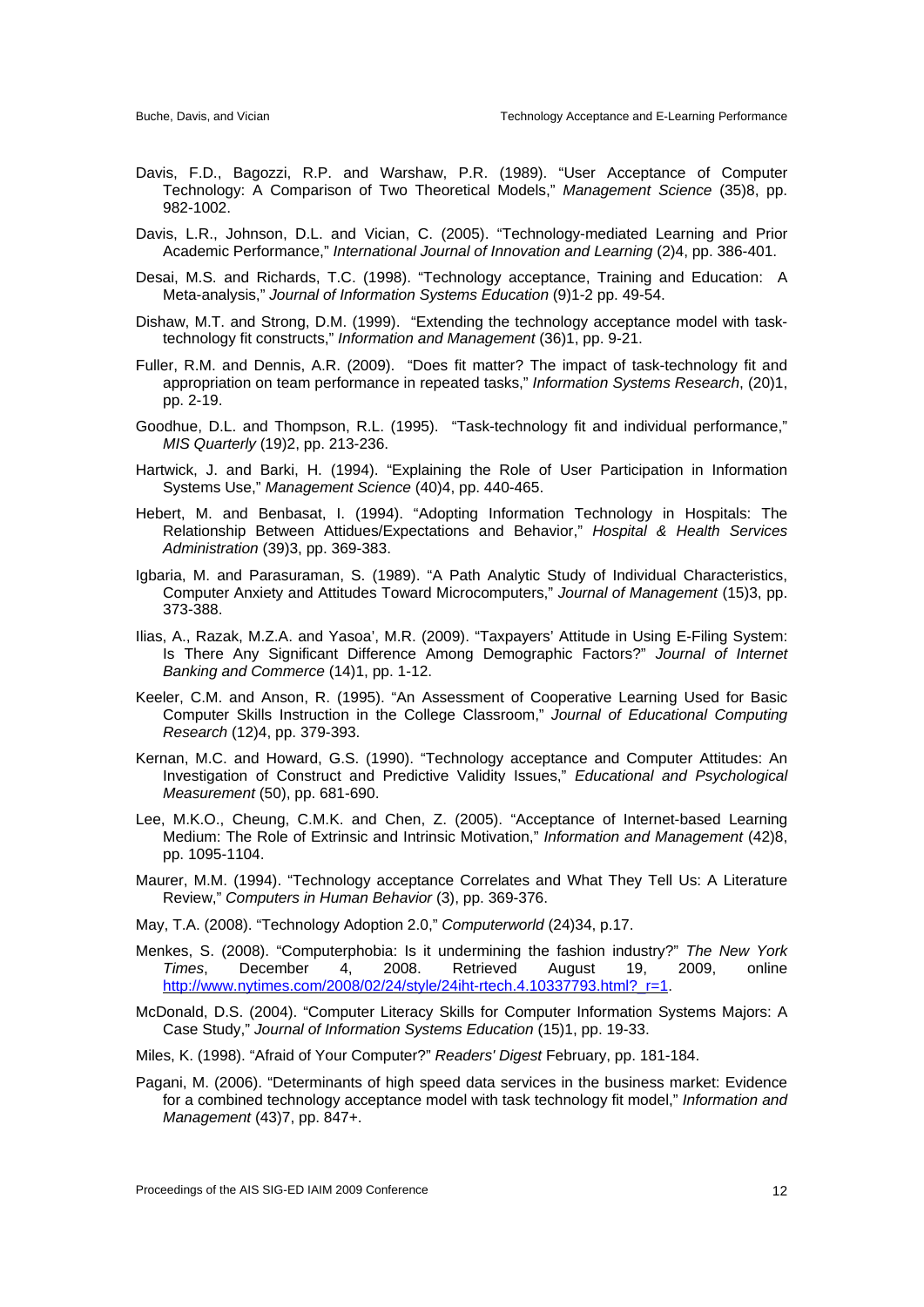- Russell, T. L. (2001). *The No Significant Difference Phenomenon, 5th edition*. Montgomery, AL: International Distance Education Certification Center.
- Schneberger, S., Amoroso, D.L. and Durfee, A. (2007-2008). "Factors that influence the performance of computer-based assessments: An extension of the technology acceptance model," *Journal of Computer Information Systems* Winter, pp. 74-90.
- Tjahjono, B. (2009). "Supporting shop floor workers with a multimedia task-oriented information system," *Computers in Industry* (60)4, pp. 257+.
- Vathanophas, V., Krittayaphongphun, N. and Klomsiri, C. (2008). "Technology Acceptance Toward E-Government Initiative in Royal Thai Navy," *Transforming Government: People, Process and Policy* (2)4, pp. 256-282.
- Venkatesh, V. (2000). "Determinants of perceived ease of use: Integrating perceived behavioral control, computer anxiety, and enjoyment into the Technology Acceptance Model," *Information Systems Research* (11)4, pp. 342-365.
- Venkatesh, V. and Davis, F.D. (2000). "A theoretical extension of the technology acceptance model: Four longitudinal field studies," *Management Science* (45)2, pp. 186-204.
- Venkatesh, V. and Morris, M.G. (2000). "Why Don't Men Ever Stop to Ask For Directions? Gender, Social Influence, and Their Role in Technology Acceptance and Usage Behavior," *MIS Quarterly* (24)1, pp. 115-139.
- Venkatesh, V., Morris, M.G., Davis, G.B. and Davis, F.D. (2003). "User acceptance of information technology: Toward a unified view," *MIS Quarterly* (27)3, pp. 425-478.
- Vician, C. and Davis, L.R. (2003). "Investigating computer anxiety and communication apprehension as performance antecedents in a computing-intensive learning environment," *Journal of Computer Information Systems* (43)2, Winter, pp. 51-57.
- Webster, J., Heian, J.B. and Michelman, J.E. (1990). "Computer Training and Technology acceptance in the Educational Process: An Experimental Analysis," *Proceedings of the Eleventh International Conference on Information Systems,* Copenhagen, Denmark: December, pp. 171-182.
- Weil, M.M., Rosen, L.D. and Sears, D.C. (1987). "The Computerphobia Reduction Program: Year 1 Program Development and Preliminary Results," *Behavioral Research Methods, Instruments, and Computers* (19)2, pp. 180-184.
- Western Cooperative for Educational Telecommunications. (2009). No significant difference phenomenon (Home Page) In *No significant difference phenomenon website*. Retrieved August 8, 2009, from http://nosignificantdifference.org .
- Youngberg, E., Olsen, D. and Hauser, K. (2009). "Determinants of Professionally Autonomous End User Acceptance in an Enterprise Resource Planning System Environment," *International Journal of Information Management* (29)2, pp. 138-144.